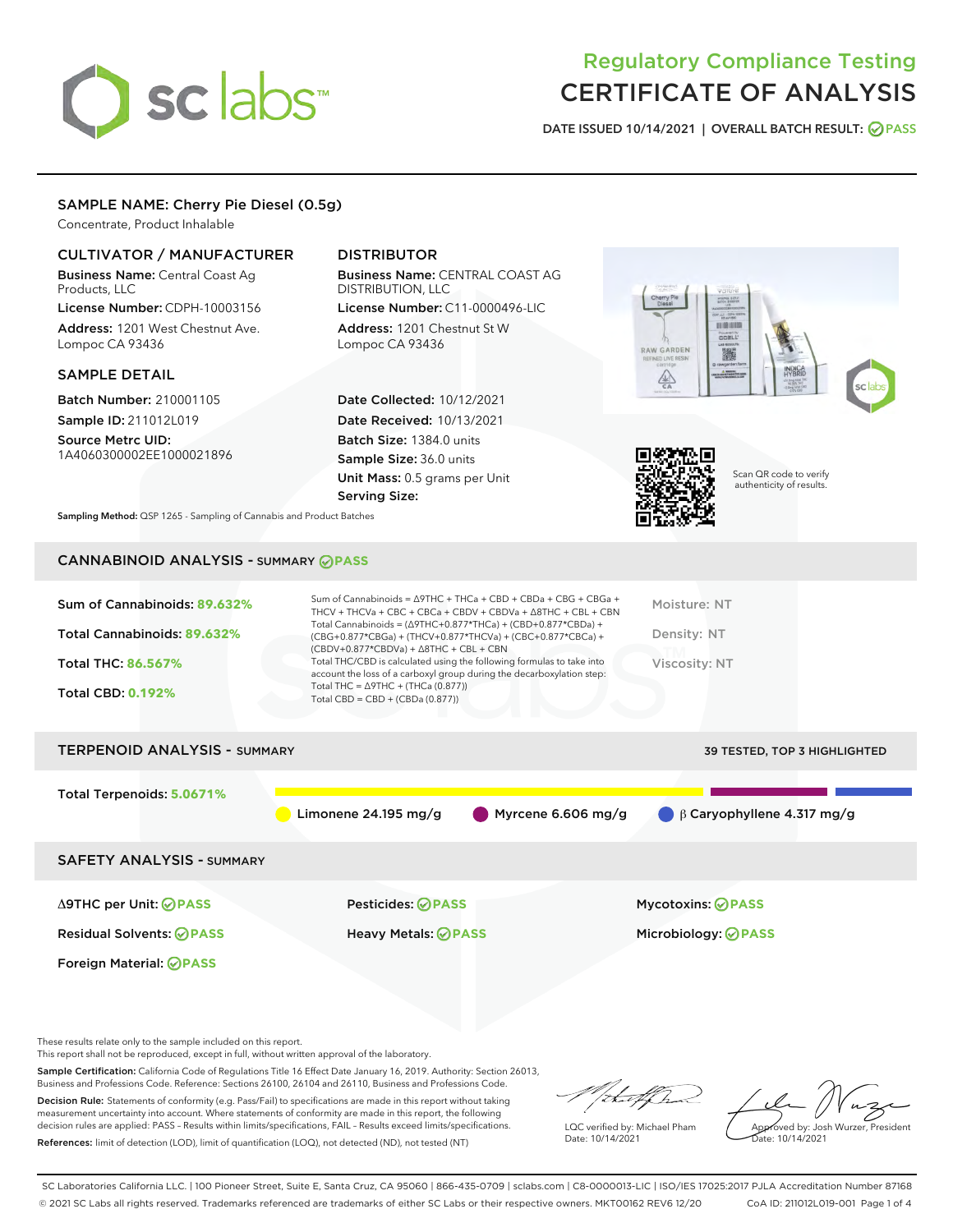



CHERRY PIE DIESEL (0.5G) | DATE ISSUED 10/14/2021 | OVERALL BATCH RESULT: @ PASS

### CANNABINOID TEST RESULTS - 10/14/2021 2 PASS

Tested by high-performance liquid chromatography with diode-array detection (HPLC-DAD). **Method:** QSP 1157 - Analysis of Cannabinoids by HPLC-DAD

#### TOTAL CANNABINOIDS: **89.632%**

Total Cannabinoids (Total THC) + (Total CBD) + (Total CBG) + (Total THCV) + (Total CBC) + (Total CBDV) + ∆8THC + CBL + CBN

TOTAL THC: **86.567%** Total THC (∆9THC+0.877\*THCa)

TOTAL CBD: **0.192%** Total CBD (CBD+0.877\*CBDa)

TOTAL CBC: ND Total CBC (CBC+0.877\*CBCa)

> TOTAL CBDV: ND Total CBDV (CBDV+0.877\*CBDVa)

TOTAL CBG: 2.403% Total CBG (CBG+0.877\*CBGa) TOTAL THCV: 0.31% Total THCV (THCV+0.877\*THCVa)

| <b>COMPOUND</b>            | LOD/LOQ<br>(mg/g) | <b>MEASUREMENT</b><br><b>UNCERTAINTY</b><br>mg/g | <b>RESULT</b><br>(mg/g) | <b>RESULT</b><br>(%) |
|----------------------------|-------------------|--------------------------------------------------|-------------------------|----------------------|
| <b>A9THC</b>               | 0.06/0.26         | ±29.779                                          | 865.67                  | 86.567               |
| <b>CBG</b>                 | 0.06 / 0.19       | ±0.947                                           | 24.03                   | 2.403                |
| <b>THCV</b>                | 0.1 / 0.2         | ±0.15                                            | 3.1                     | 0.31                 |
| <b>CBD</b>                 | 0.07/0.29         | ±0.089                                           | 1.92                    | 0.192                |
| <b>CBN</b>                 | 0.1/0.3           | ±0.10                                            | 1.6                     | 0.16                 |
| $\triangle$ 8THC           | 0.1/0.4           | N/A                                              | <b>ND</b>               | <b>ND</b>            |
| <b>THCa</b>                | 0.05/0.14         | N/A                                              | <b>ND</b>               | <b>ND</b>            |
| <b>THCVa</b>               | 0.07 / 0.20       | N/A                                              | <b>ND</b>               | <b>ND</b>            |
| <b>CBDa</b>                | 0.02/0.19         | N/A                                              | <b>ND</b>               | <b>ND</b>            |
| <b>CBDV</b>                | 0.04/0.15         | N/A                                              | <b>ND</b>               | <b>ND</b>            |
| <b>CBDVa</b>               | 0.03/0.53         | N/A                                              | <b>ND</b>               | <b>ND</b>            |
| <b>CBGa</b>                | 0.1 / 0.2         | N/A                                              | <b>ND</b>               | <b>ND</b>            |
| <b>CBL</b>                 | 0.06 / 0.24       | N/A                                              | <b>ND</b>               | <b>ND</b>            |
| <b>CBC</b>                 | 0.2 / 0.5         | N/A                                              | <b>ND</b>               | <b>ND</b>            |
| <b>CBCa</b>                | 0.07/0.28         | N/A                                              | <b>ND</b>               | <b>ND</b>            |
| <b>SUM OF CANNABINOIDS</b> |                   |                                                  | 896.32 mg/g             | 89.632%              |

#### **UNIT MASS: 0.5 grams per Unit**

| ∆9THC per Unit                                                                            | 1120 per-package limit | 432.84 mg/unit<br><b>PASS</b> |  |  |  |
|-------------------------------------------------------------------------------------------|------------------------|-------------------------------|--|--|--|
| <b>Total THC per Unit</b>                                                                 |                        | 432.84 mg/unit                |  |  |  |
| <b>CBD per Unit</b>                                                                       |                        | $0.96$ mg/unit                |  |  |  |
| <b>Total CBD per Unit</b>                                                                 |                        | $0.96$ mg/unit                |  |  |  |
| Sum of Cannabinoids<br>per Unit                                                           |                        | 448.16 mg/unit                |  |  |  |
| <b>Total Cannabinoids</b><br>per Unit                                                     |                        | 448.22 mg/unit                |  |  |  |
| <b>MOISTURE TEST RESULT</b><br><b>DENSITY TEST RESULT</b><br><b>VISCOSITY TEST RESULT</b> |                        |                               |  |  |  |

Not Tested

Not Tested

Not Tested

#### TERPENOID TEST RESULTS - 10/14/2021

Terpene analysis utilizing gas chromatography-flame ionization detection (GC-FID). **Method:** QSP 1192 - Analysis of Terpenoids by GC-FID

| <b>COMPOUND</b>         | LOD/LOQ<br>(mg/g) | <b>MEASUREMENT</b><br><b>UNCERTAINTY</b><br>mg/g | <b>RESULT</b><br>(mg/g)                          | <b>RESULT</b><br>(%) |
|-------------------------|-------------------|--------------------------------------------------|--------------------------------------------------|----------------------|
| Limonene                | 0.005 / 0.016     | ±0.3460                                          | 24.195                                           | 2.4195               |
| <b>Myrcene</b>          | 0.008 / 0.025     | ±0.0852                                          | 6.606                                            | 0.6606               |
| $\beta$ Caryophyllene   | 0.004 / 0.012     | ±0.1537                                          | 4.317                                            | 0.4317               |
| $\beta$ Pinene          | 0.004 / 0.014     | ±0.0365                                          | 3.178                                            | 0.3178               |
| $\alpha$ Pinene         | 0.005 / 0.017     | ±0.0220                                          | 2.559                                            | 0.2559               |
| Linalool                | 0.009 / 0.032     | ±0.0810                                          | 2.132                                            | 0.2132               |
| Fenchol                 | 0.010 / 0.034     | ±0.0672                                          | 1.736                                            | 0.1736               |
| Terpinolene             | 0.008 / 0.026     | ±0.0242                                          | 1.180                                            | 0.1180               |
| $\alpha$ Humulene       | 0.009/0.029       | ±0.0360                                          | 1.122                                            | 0.1122               |
| Ocimene                 | 0.011 / 0.038     | ±0.0339                                          | 1.056                                            | 0.1056               |
| <b>Terpineol</b>        | 0.016 / 0.055     | ±0.0440                                          | 0.716                                            | 0.0716               |
| trans-β-Farnesene       | 0.008 / 0.025     | ±0.0165                                          | 0.466                                            | 0.0466               |
| Camphene                | 0.005 / 0.015     | ±0.0050                                          | 0.433                                            | 0.0433               |
| Borneol                 | 0.005 / 0.016     | ±0.0113                                          | 0.268                                            | 0.0268               |
| Fenchone                | 0.009 / 0.028     | ±0.0046                                          | 0.158                                            | 0.0158               |
| $\alpha$ Bisabolol      | 0.008 / 0.026     | ±0.0059                                          | 0.110                                            | 0.0110               |
| Citronellol             | 0.003 / 0.010     | ±0.0039                                          | 0.080                                            | 0.0080               |
| Nerolidol               | 0.009 / 0.028     | ±0.0043                                          | 0.068                                            | 0.0068               |
| Valencene               | 0.009 / 0.030     | ±0.0043                                          | 0.063                                            | 0.0063               |
| $\alpha$ Phellandrene   | 0.006 / 0.020     | ±0.0007                                          | 0.051                                            | 0.0051               |
| $\alpha$ Terpinene      | 0.005 / 0.017     | ±0.0006                                          | 0.043                                            | 0.0043               |
| $\gamma$ Terpinene      | 0.006 / 0.018     | ±0.0007                                          | 0.042                                            | 0.0042               |
| Geraniol                | 0.002 / 0.007     | ±0.0017                                          | 0.038                                            | 0.0038               |
| 3 Carene                | 0.005 / 0.018     | ±0.0004                                          | 0.029                                            | 0.0029               |
| Sabinene Hydrate        | 0.006 / 0.022     | ±0.0010                                          | 0.025                                            | 0.0025               |
| p-Cymene                | 0.005 / 0.016     | N/A                                              | <loq< th=""><th><math>&lt;</math>LOQ</th></loq<> | $<$ LOQ              |
| Nerol                   | 0.003 / 0.011     | N/A                                              | <loq< th=""><th><loq< th=""></loq<></th></loq<>  | <loq< th=""></loq<>  |
| Caryophyllene<br>Oxide  | 0.010 / 0.033     | N/A                                              | <loq< th=""><th><loq< th=""></loq<></th></loq<>  | <loq< th=""></loq<>  |
| Sabinene                | 0.004 / 0.014     | N/A                                              | ND                                               | <b>ND</b>            |
| Eucalyptol              | 0.006 / 0.018     | N/A                                              | <b>ND</b>                                        | <b>ND</b>            |
| (-)-Isopulegol          | 0.005 / 0.016     | N/A                                              | ND                                               | ND                   |
| Camphor                 | 0.006 / 0.019     | N/A                                              | <b>ND</b>                                        | <b>ND</b>            |
| Isoborneol              | 0.004 / 0.012     | N/A                                              | <b>ND</b>                                        | <b>ND</b>            |
| Menthol                 | 0.008 / 0.025     | N/A                                              | ND                                               | ND                   |
| $R-(+)$ -Pulegone       | 0.003 / 0.011     | N/A                                              | ND                                               | ND                   |
| <b>Geranyl Acetate</b>  | 0.004 / 0.014     | N/A                                              | <b>ND</b>                                        | <b>ND</b>            |
| $\alpha$ Cedrene        | 0.005 / 0.016     | N/A                                              | ND                                               | ND                   |
| Guaiol                  | 0.009 / 0.030     | N/A                                              | <b>ND</b>                                        | ND                   |
| Cedrol                  | 0.008 / 0.027     | N/A                                              | <b>ND</b>                                        | ND                   |
| <b>TOTAL TERPENOIDS</b> |                   |                                                  | 50.671 mg/g                                      | 5.0671%              |

SC Laboratories California LLC. | 100 Pioneer Street, Suite E, Santa Cruz, CA 95060 | 866-435-0709 | sclabs.com | C8-0000013-LIC | ISO/IES 17025:2017 PJLA Accreditation Number 87168 © 2021 SC Labs all rights reserved. Trademarks referenced are trademarks of either SC Labs or their respective owners. MKT00162 REV6 12/20 CoA ID: 211012L019-001 Page 2 of 4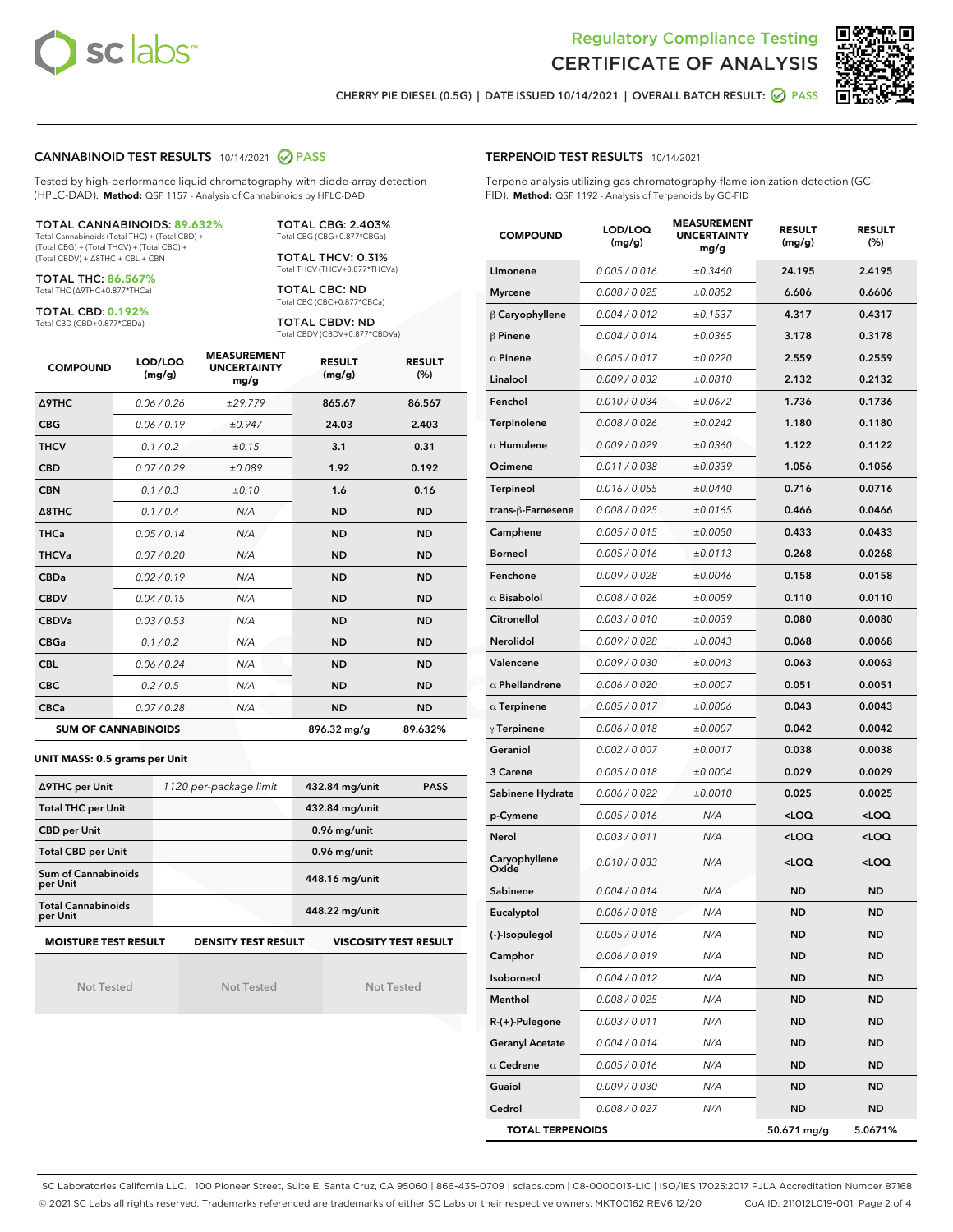



CHERRY PIE DIESEL (0.5G) | DATE ISSUED 10/14/2021 | OVERALL BATCH RESULT: ☑ PASS

# CATEGORY 1 PESTICIDE TEST RESULTS - 10/14/2021 @ PASS

Pesticide and plant growth regulator analysis utilizing high-performance liquid chromatography-mass spectrometry (HPLC-MS) or gas chromatography-mass spectrometry (GC-MS). \*GC-MS utilized where indicated. **Method:** QSP 1212 - Analysis of Pesticides and Mycotoxins by LC-MS or QSP 1213 - Analysis of Pesticides by GC-MS

| <b>COMPOUND</b>             | LOD/LOQ<br>$(\mu g/g)$ | <b>ACTION</b><br>LIMIT<br>$(\mu g/g)$ | <b>MEASUREMENT</b><br><b>UNCERTAINTY</b><br>µg/g | <b>RESULT</b><br>$(\mu g/g)$ | <b>RESULT</b> |
|-----------------------------|------------------------|---------------------------------------|--------------------------------------------------|------------------------------|---------------|
| <b>Aldicarb</b>             | 0.03/0.08              | $\ge$ LOD                             | N/A                                              | <b>ND</b>                    | <b>PASS</b>   |
| Carbofuran                  | 0.02 / 0.05            | $>$ LOD                               | N/A                                              | <b>ND</b>                    | <b>PASS</b>   |
| Chlordane*                  | 0.03 / 0.08            | $\ge$ LOD                             | N/A                                              | <b>ND</b>                    | <b>PASS</b>   |
| Chlorfenapyr*               | 0.03/0.10              | $\ge$ LOD                             | N/A                                              | <b>ND</b>                    | <b>PASS</b>   |
| Chlorpyrifos                | 0.02 / 0.06            | $\ge$ LOD                             | N/A                                              | <b>ND</b>                    | <b>PASS</b>   |
| Coumaphos                   | 0.02 / 0.07            | $\ge$ LOD                             | N/A                                              | <b>ND</b>                    | <b>PASS</b>   |
| Daminozide                  | 0.02/0.07              | $>$ LOD                               | N/A                                              | <b>ND</b>                    | <b>PASS</b>   |
| <b>DDVP</b><br>(Dichlorvos) | 0.03/0.09              | $\geq$ LOD                            | N/A                                              | <b>ND</b>                    | <b>PASS</b>   |
| <b>Dimethoate</b>           | 0.03 / 0.08            | $\ge$ LOD                             | N/A                                              | <b>ND</b>                    | <b>PASS</b>   |
| Ethoprop(hos)               | 0.03/0.10              | $\geq$ LOD                            | N/A                                              | <b>ND</b>                    | <b>PASS</b>   |
| Etofenprox                  | 0.02/0.06              | $>$ LOD                               | N/A                                              | <b>ND</b>                    | <b>PASS</b>   |
| Fenoxycarb                  | 0.03 / 0.08            | $\geq$ LOD                            | N/A                                              | <b>ND</b>                    | <b>PASS</b>   |
| Fipronil                    | 0.03 / 0.08            | $\ge$ LOD                             | N/A                                              | <b>ND</b>                    | <b>PASS</b>   |
| Imazalil                    | 0.02 / 0.06            | $\ge$ LOD                             | N/A                                              | <b>ND</b>                    | <b>PASS</b>   |
| Methiocarb                  | 0.02 / 0.07            | $\ge$ LOD                             | N/A                                              | <b>ND</b>                    | <b>PASS</b>   |
| Methyl<br>parathion         | 0.03/0.10              | $\ge$ LOD                             | N/A                                              | <b>ND</b>                    | <b>PASS</b>   |
| <b>Mevinphos</b>            | 0.03/0.09              | $>$ LOD                               | N/A                                              | <b>ND</b>                    | <b>PASS</b>   |
| Paclobutrazol               | 0.02 / 0.05            | $\ge$ LOD                             | N/A                                              | <b>ND</b>                    | <b>PASS</b>   |
| Propoxur                    | 0.03/0.09              | $\ge$ LOD                             | N/A                                              | <b>ND</b>                    | <b>PASS</b>   |
| Spiroxamine                 | 0.03 / 0.08            | $\ge$ LOD                             | N/A                                              | <b>ND</b>                    | <b>PASS</b>   |
| Thiacloprid                 | 0.03/0.10              | $\geq$ LOD                            | N/A                                              | <b>ND</b>                    | <b>PASS</b>   |
|                             |                        |                                       |                                                  |                              |               |

#### CATEGORY 2 PESTICIDE TEST RESULTS - 10/14/2021 @ PASS

| <b>COMPOUND</b>          | LOD/LOQ<br>$(\mu g/g)$ | <b>ACTION</b><br><b>LIMIT</b><br>$(\mu g/g)$ | <b>MEASUREMENT</b><br><b>UNCERTAINTY</b><br>µg/g | <b>RESULT</b><br>$(\mu g/g)$ | <b>RESULT</b> |
|--------------------------|------------------------|----------------------------------------------|--------------------------------------------------|------------------------------|---------------|
| Abamectin                | 0.03/0.10              | 0.1                                          | N/A                                              | <b>ND</b>                    | <b>PASS</b>   |
| Acephate                 | 0.02/0.07              | 0.1                                          | N/A                                              | <b>ND</b>                    | <b>PASS</b>   |
| Acequinocyl              | 0.02/0.07              | 0.1                                          | N/A                                              | <b>ND</b>                    | <b>PASS</b>   |
| Acetamiprid              | 0.02 / 0.05            | 0.1                                          | N/A                                              | <b>ND</b>                    | <b>PASS</b>   |
| Azoxystrobin             | 0.02/0.07              | 0.1                                          | N/A                                              | <b>ND</b>                    | <b>PASS</b>   |
| <b>Bifenazate</b>        | 0.01/0.04              | 0.1                                          | N/A                                              | <b>ND</b>                    | <b>PASS</b>   |
| <b>Bifenthrin</b>        | 0.02 / 0.05            | 3                                            | N/A                                              | <b>ND</b>                    | <b>PASS</b>   |
| <b>Boscalid</b>          | 0.03/0.09              | 0.1                                          | N/A                                              | <b>ND</b>                    | <b>PASS</b>   |
| Captan                   | 0.19/0.57              | 0.7                                          | N/A                                              | <b>ND</b>                    | <b>PASS</b>   |
| Carbaryl                 | 0.02/0.06              | 0.5                                          | N/A                                              | <b>ND</b>                    | <b>PASS</b>   |
| Chlorantranilip-<br>role | 0.04/0.12              | 10                                           | N/A                                              | <b>ND</b>                    | <b>PASS</b>   |
| Clofentezine             | 0.03/0.09              | 0.1                                          | N/A                                              | <b>ND</b>                    | <b>PASS</b>   |

| <b>CATEGORY 2 PESTICIDE TEST RESULTS</b> - 10/14/2021 continued |  |  |
|-----------------------------------------------------------------|--|--|
|                                                                 |  |  |

| <b>COMPOUND</b>               | LOD/LOQ<br>$(\mu g/g)$ | <b>ACTION</b><br>LIMIT<br>(µg/g) | <b>MEASUREMENT</b><br><b>UNCERTAINTY</b><br>µg/g | <b>RESULT</b><br>$(\mu g/g)$ | <b>RESULT</b> |
|-------------------------------|------------------------|----------------------------------|--------------------------------------------------|------------------------------|---------------|
| Cyfluthrin                    | 0.12 / 0.38            | $\overline{c}$                   | N/A                                              | ND                           | <b>PASS</b>   |
| Cypermethrin                  | 0.11 / 0.32            | 1                                | N/A                                              | <b>ND</b>                    | <b>PASS</b>   |
| Diazinon                      | 0.02 / 0.05            | 0.1                              | N/A                                              | <b>ND</b>                    | <b>PASS</b>   |
| Dimethomorph                  | 0.03 / 0.09            | 2                                | N/A                                              | <b>ND</b>                    | <b>PASS</b>   |
| Etoxazole                     | 0.02 / 0.06            | 0.1                              | N/A                                              | <b>ND</b>                    | <b>PASS</b>   |
| Fenhexamid                    | 0.03 / 0.09            | 0.1                              | N/A                                              | <b>ND</b>                    | <b>PASS</b>   |
| Fenpyroximate                 | 0.02 / 0.06            | 0.1                              | N/A                                              | <b>ND</b>                    | <b>PASS</b>   |
| Flonicamid                    | 0.03 / 0.10            | 0.1                              | N/A                                              | <b>ND</b>                    | <b>PASS</b>   |
| Fludioxonil                   | 0.03/0.10              | 0.1                              | N/A                                              | <b>ND</b>                    | <b>PASS</b>   |
| Hexythiazox                   | 0.02 / 0.07            | 0.1                              | N/A                                              | <b>ND</b>                    | <b>PASS</b>   |
| Imidacloprid                  | 0.04 / 0.11            | 5                                | N/A                                              | <b>ND</b>                    | <b>PASS</b>   |
| Kresoxim-methyl               | 0.02 / 0.07            | 0.1                              | N/A                                              | <b>ND</b>                    | <b>PASS</b>   |
| <b>Malathion</b>              | 0.03 / 0.09            | 0.5                              | N/A                                              | <b>ND</b>                    | <b>PASS</b>   |
| Metalaxyl                     | 0.02 / 0.07            | $\overline{c}$                   | N/A                                              | <b>ND</b>                    | <b>PASS</b>   |
| Methomyl                      | 0.03 / 0.10            | $\mathbf{1}$                     | N/A                                              | <b>ND</b>                    | <b>PASS</b>   |
| Myclobutanil                  | 0.03 / 0.09            | 0.1                              | N/A                                              | <b>ND</b>                    | <b>PASS</b>   |
| <b>Naled</b>                  | 0.02 / 0.07            | 0.1                              | N/A                                              | <b>ND</b>                    | <b>PASS</b>   |
| Oxamyl                        | 0.04 / 0.11            | 0.5                              | N/A                                              | <b>ND</b>                    | <b>PASS</b>   |
| Pentachloronitro-<br>benzene* | 0.03/0.09              | 0.1                              | N/A                                              | <b>ND</b>                    | <b>PASS</b>   |
| Permethrin                    | 0.04 / 0.12            | 0.5                              | N/A                                              | <b>ND</b>                    | <b>PASS</b>   |
| Phosmet                       | 0.03 / 0.10            | 0.1                              | N/A                                              | <b>ND</b>                    | <b>PASS</b>   |
| Piperonylbu-<br>toxide        | 0.02 / 0.07            | 3                                | N/A                                              | <b>ND</b>                    | <b>PASS</b>   |
| Prallethrin                   | 0.03 / 0.08            | 0.1                              | N/A                                              | <b>ND</b>                    | <b>PASS</b>   |
| Propiconazole                 | 0.02 / 0.07            | 0.1                              | N/A                                              | <b>ND</b>                    | <b>PASS</b>   |
| Pyrethrins                    | 0.04 / 0.12            | 0.5                              | N/A                                              | <b>ND</b>                    | <b>PASS</b>   |
| Pyridaben                     | 0.02 / 0.07            | 0.1                              | N/A                                              | <b>ND</b>                    | <b>PASS</b>   |
| Spinetoram                    | 0.02 / 0.07            | 0.1                              | N/A                                              | ND                           | <b>PASS</b>   |
| Spinosad                      | 0.02 / 0.07            | 0.1                              | N/A                                              | <b>ND</b>                    | <b>PASS</b>   |
| Spiromesifen                  | 0.02 / 0.05            | 0.1                              | N/A                                              | <b>ND</b>                    | <b>PASS</b>   |
| Spirotetramat                 | 0.02 / 0.06            | 0.1                              | N/A                                              | <b>ND</b>                    | <b>PASS</b>   |
| Tebuconazole                  | 0.02 / 0.07            | 0.1                              | N/A                                              | ND                           | <b>PASS</b>   |
| Thiamethoxam                  | 0.03 / 0.10            | 5                                | N/A                                              | <b>ND</b>                    | <b>PASS</b>   |
| Trifloxystrobin               | 0.03 / 0.08            | 0.1                              | N/A                                              | <b>ND</b>                    | <b>PASS</b>   |

SC Laboratories California LLC. | 100 Pioneer Street, Suite E, Santa Cruz, CA 95060 | 866-435-0709 | sclabs.com | C8-0000013-LIC | ISO/IES 17025:2017 PJLA Accreditation Number 87168 © 2021 SC Labs all rights reserved. Trademarks referenced are trademarks of either SC Labs or their respective owners. MKT00162 REV6 12/20 CoA ID: 211012L019-001 Page 3 of 4